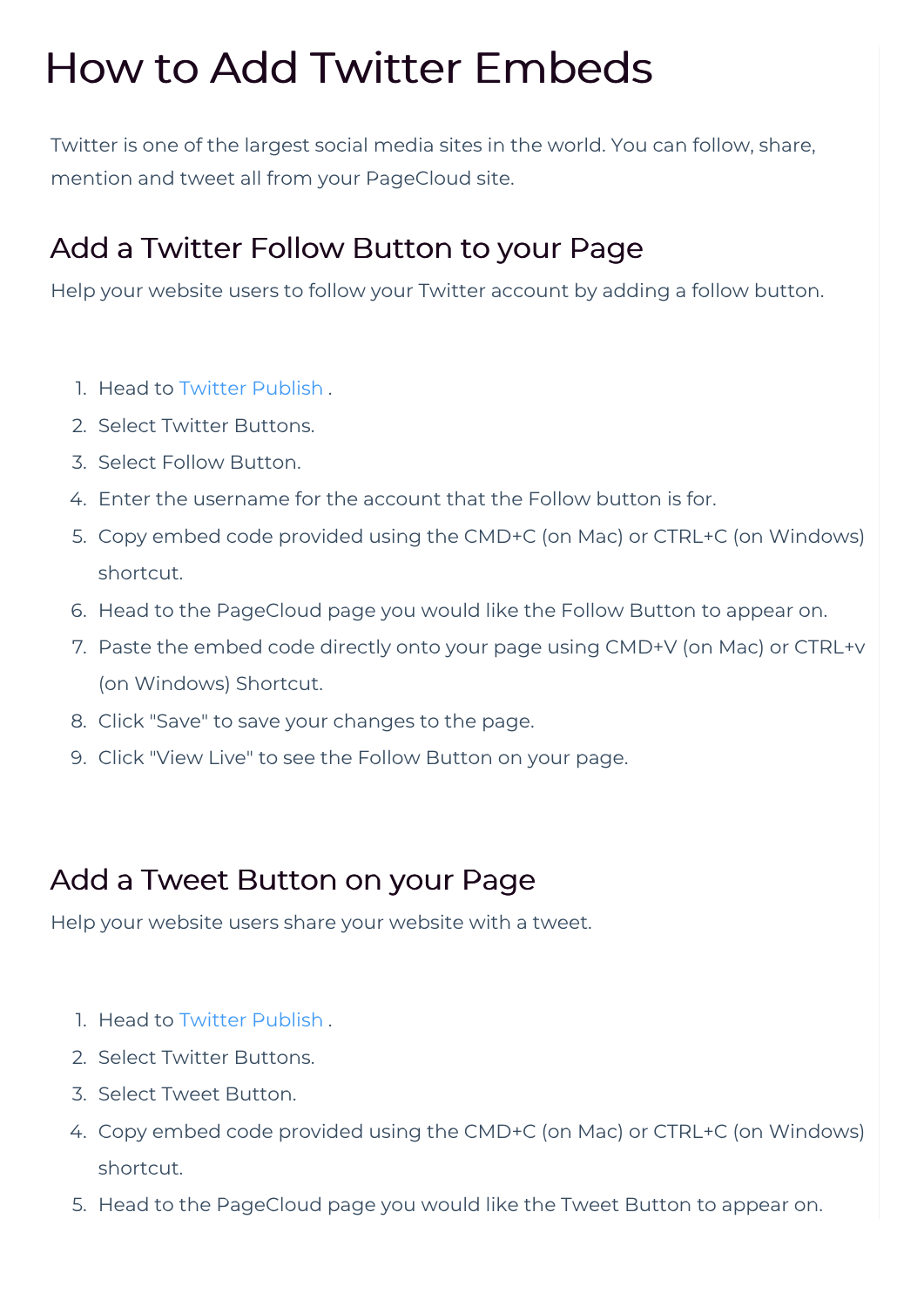- 6. Paste the embed code directly onto your page using CMD+V (on Mac) or CTRL+v (on Windows) Shortcut.
- 7. Click "Save" to save your changes to the page.
- 8. Click "View Live" to see the Tweet Button on your page.

# Add a Twitter Mention Button on your Page

Help your website users engage with you by adding a Mention Button.

- 1. Head to Twitter Publish .
- 2. Select Twitter Buttons.
- 3. Select Mention Button.
- 4. Enter the username for the account that the Mention Button is for.
- 5. Copy embed code provided using the CMD+C (on Mac) or CTRL+C (on Windows) shortcut.
- 6. Head to the PageCloud page you would like the Mention Button to appear on.
- 7. Paste the embed code directly onto your page using CMD+V (on Mac) or CTRL+v (on Windows) Shortcut.
- 8. Click "Save" to save your changes to the page.
- 9. Click "View Live" to see the Mention Button on your page.

## Add a Twitter Hashtag Button on your Page

Help your website users join trending conversations by adding a Hashtag Button.

- 1. Head to Twitter Publish .
- 2. Select Twitter Buttons.
- 3. Select Hashtag Button.
- 4. Enter the hashtag the button is for.